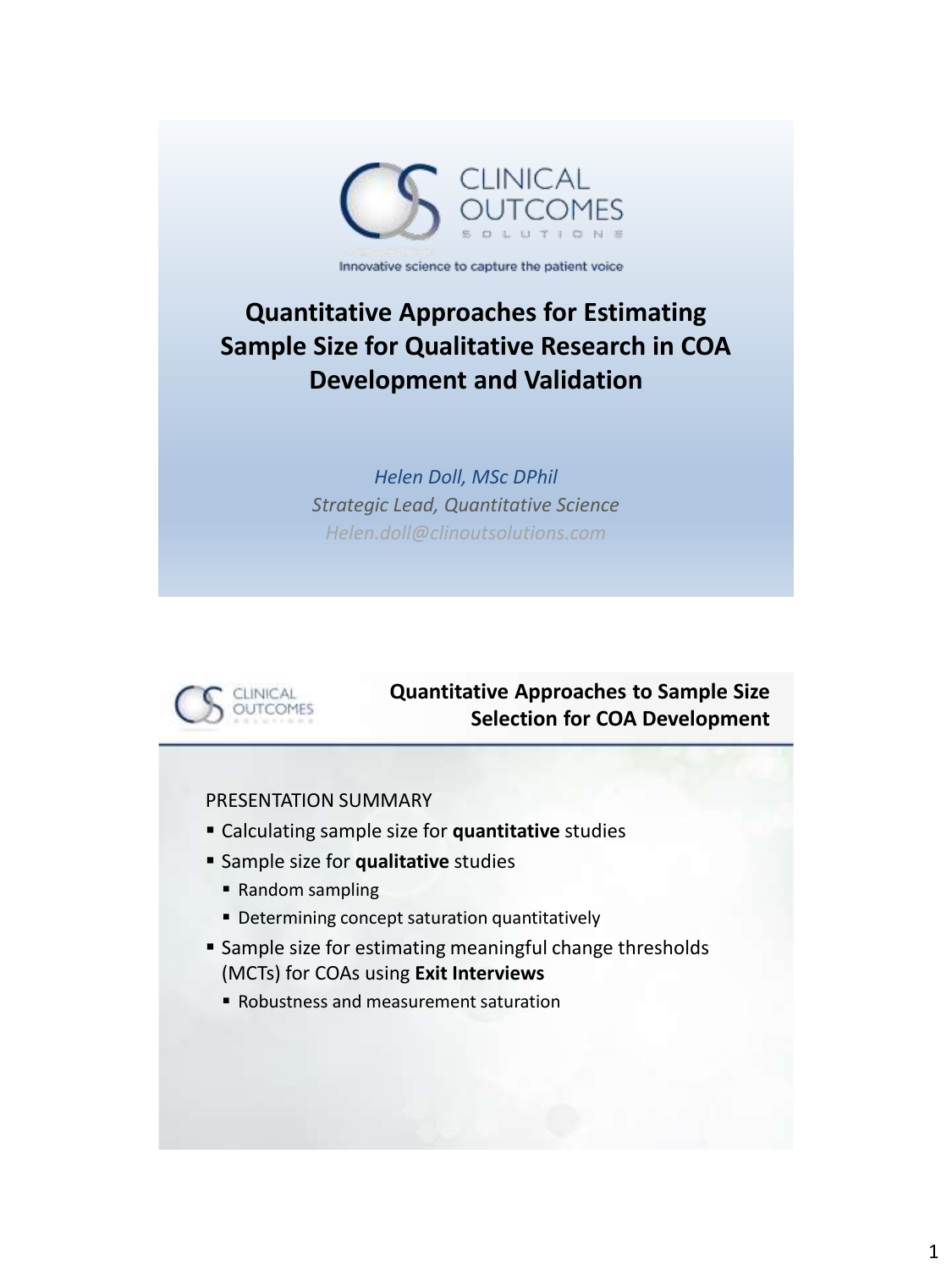

- **Sample size is calculated using a power analysis.**
- A power analysis calculates, for varying sample sizes, a probability (power, β) of finding a statistically significant result (at chosen Type I error, α) for a given population effect size (Cohen, 1988).



 Other factors are important: ethical concerns, practical matters such as participant availability and other resources such as researcher time.

Cohen, J. (1988). Statistical power analysis for the behavioral sciences (2nd ed.). Hillsdale, NJ: Lawrence Earlbaum Associates.



# **Sample Size for Qualitative Studies**

- Generally, the sample sizes used in qualitative research are not justified (Marshall et al, 2013) even though researchers are concerned about using the right sample size (Dworkin, 2012).
- Need to ensure there is *enough*, but not too much, data (>30 too large; Boddy, 2016).
- One review identified that samples of 20 and 30 (and multiples of 10) were most common (Mason, 2010), with 25-30 being a typical recommendation (Dworkin, 2012).

Marshall, B., Cardon, P., Poddar, A. and Fontenot, R. (2013), "Does sample size matter in qualitative research?: a review of qualitative interviews in IS research", Journal of Computer Information Systems, Vol. 54 No. 1, pp. 11-22 Dworkin, S. L. (2012). Sample size policy for qualitative studies using in-depth interviews. Arch Sex Behav (2012) 41:1319–1320 Boddy CR. Sample size for qualitative research. Qualitative Market Research: An International Journal, Vol. 19 Issue: 4, pp.426-432 Mason, M. (2010, August). Sample size and saturation in PhD studies using qualitative interviews. In Forum qualitative Sozialforschung/Forum: qualitative social research (Vol. 11, No. 3).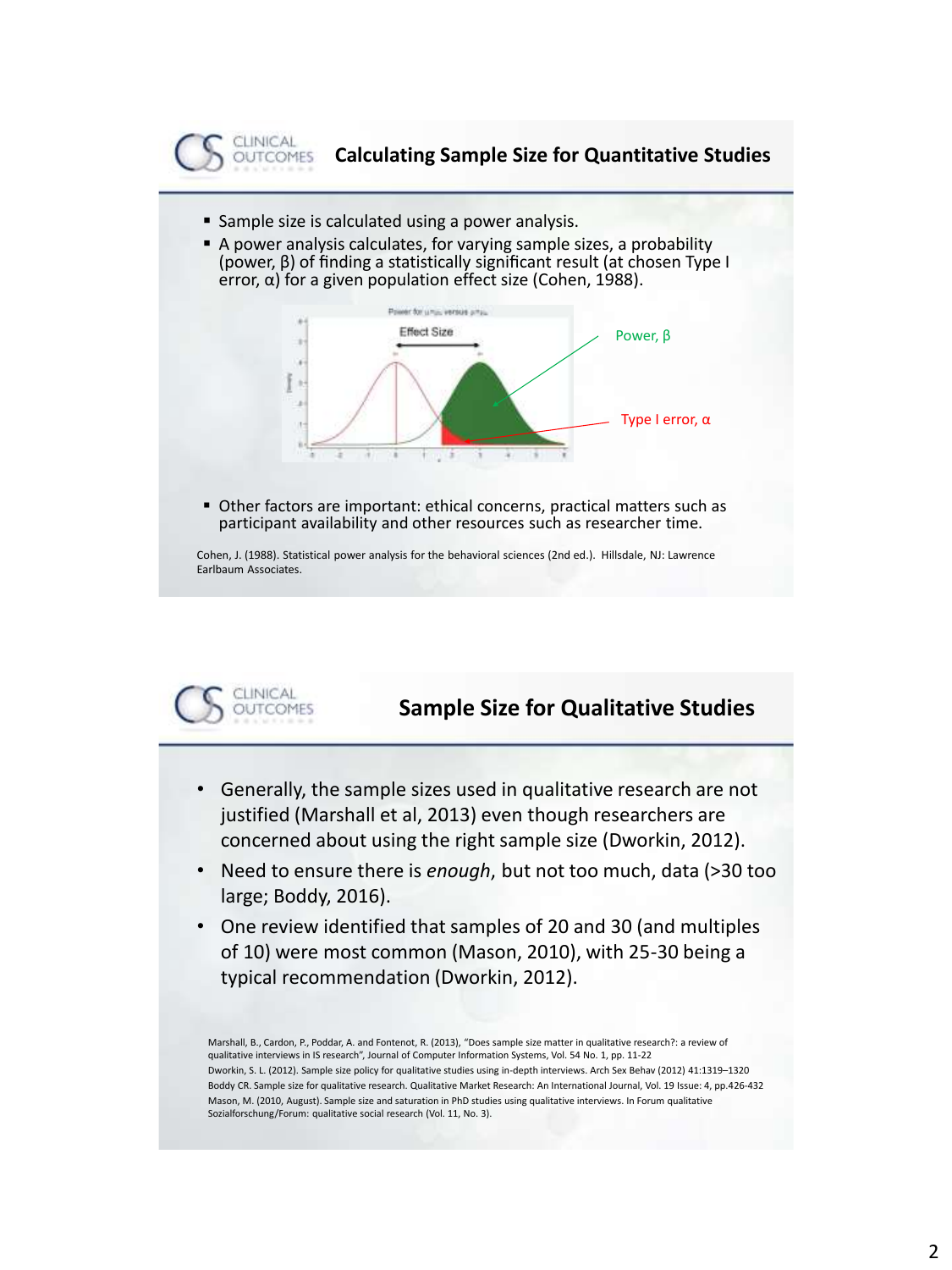

#### **Calculating Sample Size for Qualitative Studies**

- **There are no well-established published guidelines to allow** formal estimation of sample size *a priori* for qualitative research.
- Qualitative studies generally do not aim to estimate magnitudes and generalise to a larger population, rather to evaluate patterns in a data set (*how* and *why* rather than *what*).
- Is it appropriate to use a quantitative model for a qualitative study?
	- Can we apply the concept of random sampling to qualitative studies?
	- Can we estimate the number of interviews needed to achieve concept saturation?



#### **Random Sampling and Qualitative Research**

- A random sample is used in quantitative studies when we want to generalize the results to the wider population.
	- o Every person from the population has equal chance of being selected.
- **Theoretical and practical reasons why random sampling is not** appropriate for qualitative studies:
	- o Qualitative samples tend to be small and sampling error would be large.
	- o The characteristics under study in the population are often not known.
	- o The research characteristics, values, beliefs and attitudes, are unlikely to be normally distributed in the population.
	- o Some people may provide more information than others.

Marshall, MN 1996. Sampling for qualitative research. Family Practice 1996; 13(6):522- 525.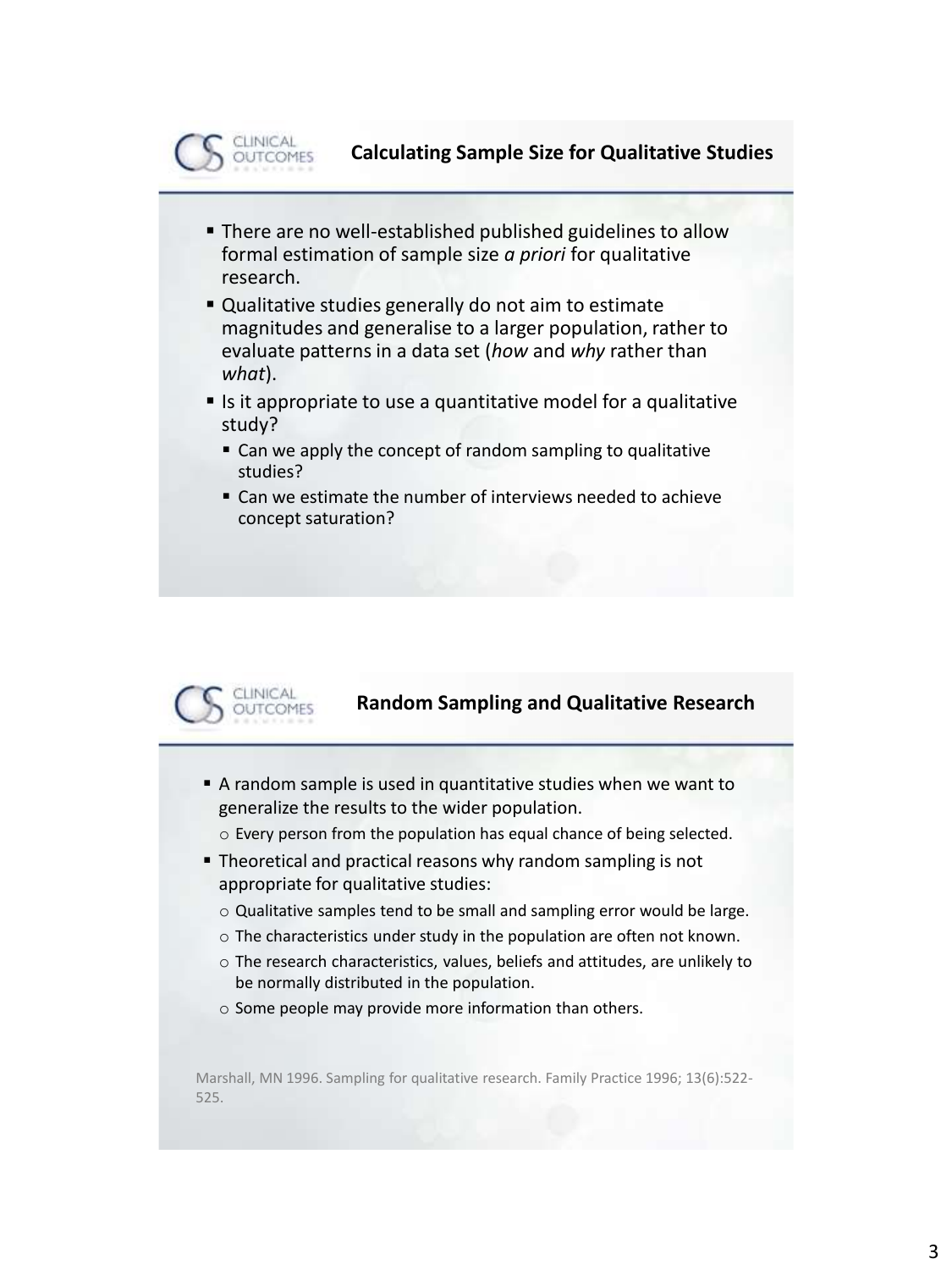

- **Concept Saturation is a critical concept in qualitative research.** 
	- o It is assessed based on the qualitative researcher's interpretation, not using any quantitative methodology and this cannot be used to estimate sample sizes *a priori* (Guest et al, 2006).
	- o The sample size to achieve saturation depends on how many concepts are present/to be identified, and on the heterogeneity of the population.
- Most qualitative researchers who aim for concept saturation do not rely on random sampling
	- o Sampling may be purposive, aiming to select individuals whose responses will provide particularly useful information
- "Often, researchers invoke the criterion of saturation to justify small *samples — very small samples with thin data*". (Charmaz, 2005)

Guest, G., Bunce, A. and Johnson, L. (2006), "How many interviews are enough? An experiment with data saturation and variability" Field Methods, Vol. 18 No. 1, pp. 59-82.

Charmaz, K. "Grounded theory for the 21st century: Applications for advancing social justice studies," In N.K. Denzin & Y.S. Lincoln (Eds.), The Sage Handbook of Qualitative Research 3rd edition, Sage, Thousand Oaks, CA, 2005, 507-535.



### **Quantitative Determination of Saturation: Example Approaches**

A mixed method approach to saturation: applying partial least square regression to qualitative data uert, Instelle Comervint, Alemid<br>Augy and Instellative Measures NE, Lyon, France, Hamps EA 4275 Cliff von int impared to this

> SOQOL 20<sup>6</sup> Annual Contetence Miami, Florida, USA October 8-12, 2013

# Supporting thinking on sample sizes for thematic analyses: a quantitative tool

International Journal of Social Research Methodology, 2015 Vol. 18, No. 6, 669-684, http://dx.doi.org/10.1080/13645579.2015.1005453

Andrew J.B. Fugard & Henry W.w. Potts

**RESEARCH ARTICLE** 

(I Can't Get No) Saturation: A simulation and guidelines for sample sizes in qualitative research

Frank J. van Rijnsoever<sup>1,2</sup>\*

PLoS ONE 2017; 12(7): e0181689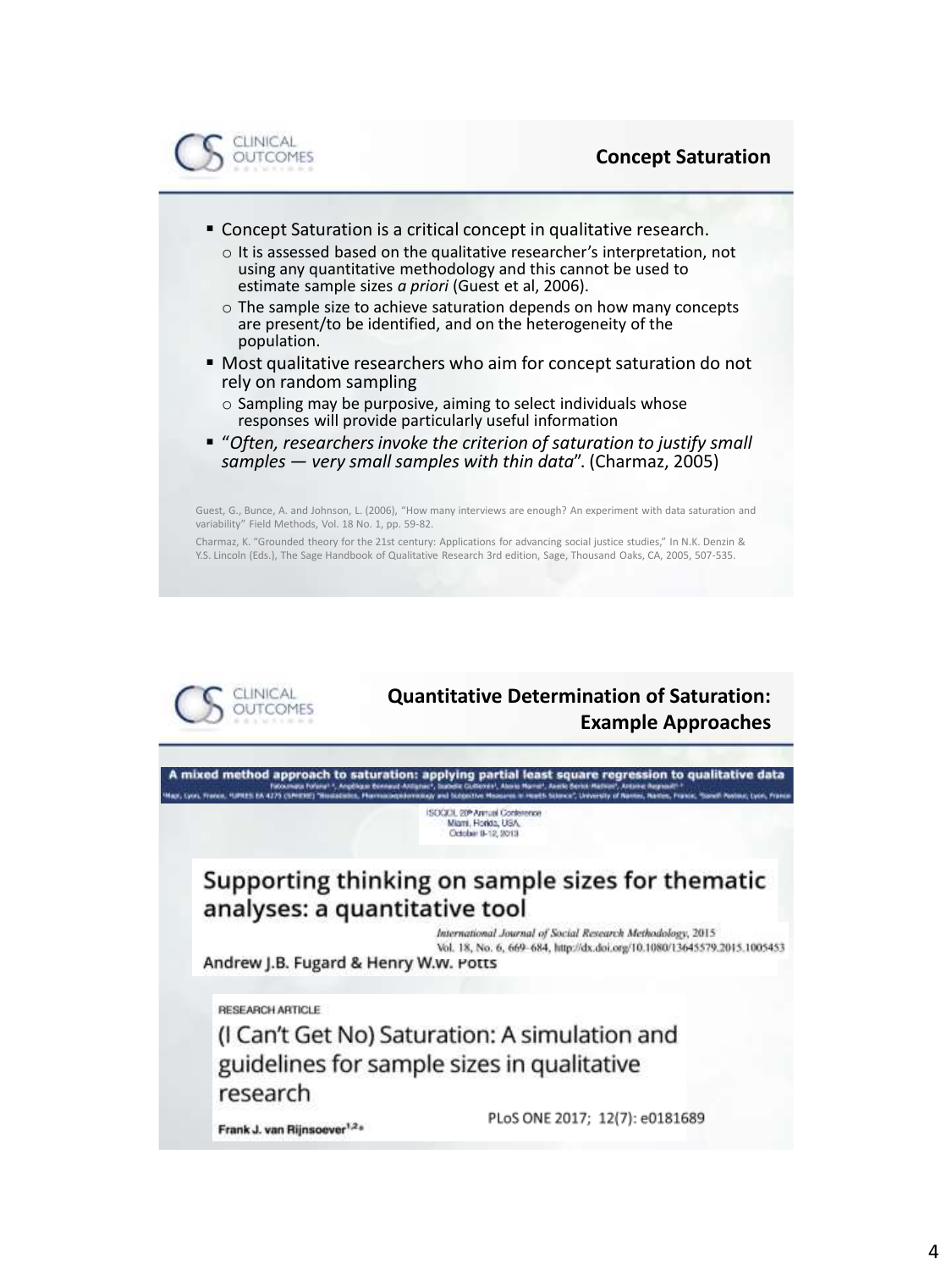

**Quantitative Determination of Saturation: Fofana et al, 2013**

A mixed method approach to saturation: applying partial least square regression to qualitative data Mauri, Lycin, Francis, Humanis exicating came

- **Fofana et al (2013)** used **set theory** to determine whether it is likely that, in a series of qualitative interviews, saturation had been achieved.
- Analyses based on **12 interviews** aiming to investigate the impact of *Clostridium Difficile* infection on nurses' work in the hospital; **67 concepts** were spontaneously elicited.
- Used Partial Least Squares (PLS) regression to assess how the number of concepts elicited in the last set of 3 interviews (y variable) compared to the number of concepts elicited during the first set of 9 interviews (x variable).

Fofana F, Bonnaud-Antignac A, Guillemin I, Marrel A, Beriot-Mathiot A, Regnault A. A mixed method approach to saturation: applying partial least square regression to qualitative data. ISOQOL 20th Annual Conference Miami, Florida, USA, October 9-12, 2013



# **Quantitative Determination of Saturation: Fofana et al, 2013**

A mixed method approach to saturation: applying partial least square regression to qualitative data C Cycle, Francis, Humani es 4279 (58



#### Using set theory, saturation is achieved when the number of concepts elicited by patients during the interviews (**Λ**) is equal to the number of concepts relevant to the research question (**Π**).

Fofana F, Bonnaud-Antignac A, Guillemin I, Marrel A, Beriot-Mathiot A, Regnault A. A mixed method approach to saturation: applying partial least square regression to qualitative data. ISOQOL 20th Annual Conference Miami, Florida, USA, October 9-12, 2013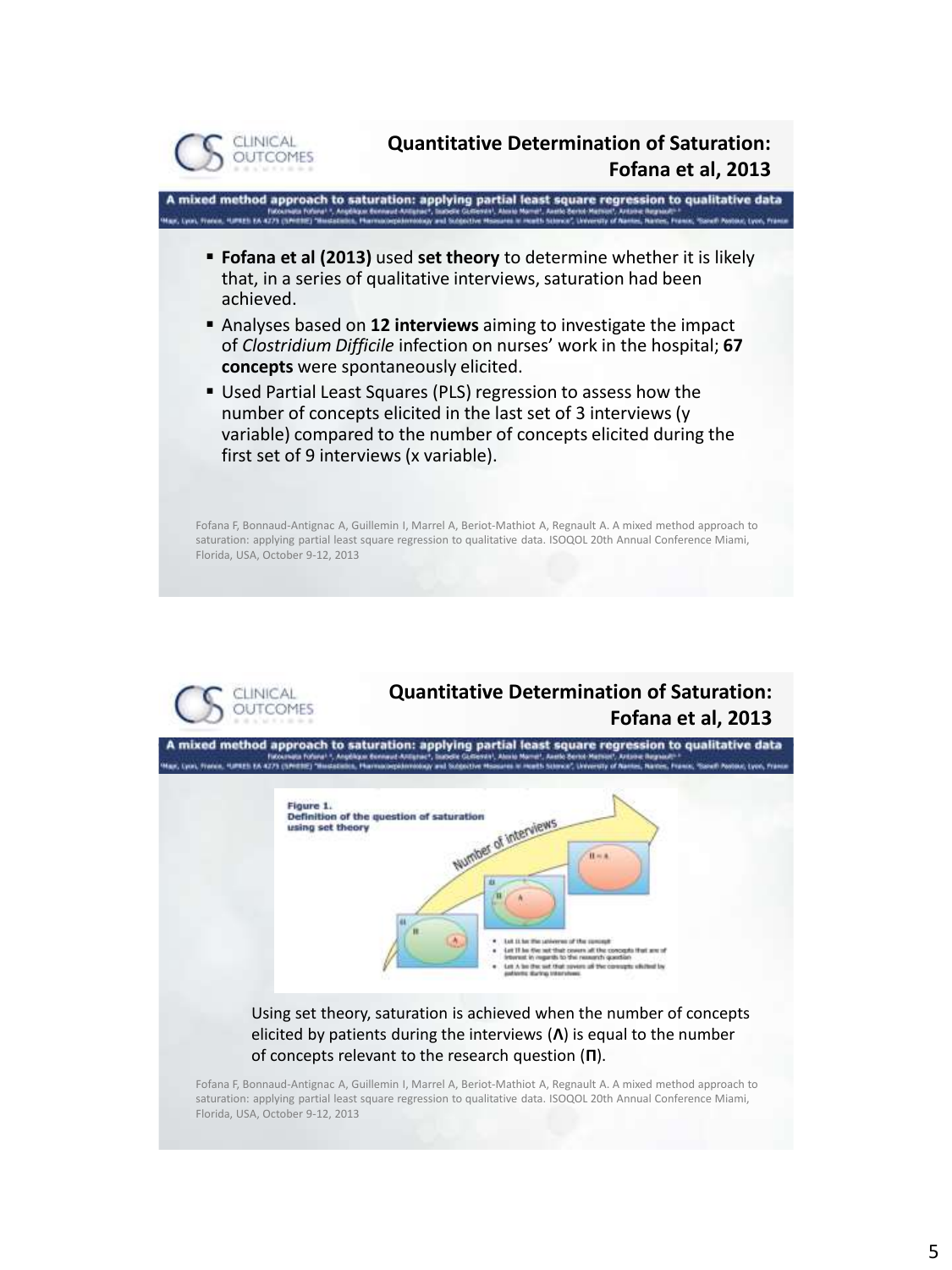

### **Quantitative Determination of Saturation: Fofana et al, 2013**

A mixed method approach to saturation: applying partial least square regression to qualitative data ently of Nantes, Names, France, IF, Lyon, France, Humani, KA 4279 (Smither) 784



PLS regression results showed that the first 9 nurse interviews were able to explain only 50.9% of the variability of the last 3 nurse interviews (i.e., 49.1% is not explained). This questions the cut-off of acceptability for saturation.

Further research is needed to gain a better understanding of the interpretation of PLS results with regards to saturation.

Fofana F, Bonnaud-Antignac A, Guillemin I, Marrel A, Beriot-Mathiot A, Regnault A. A mixed method approach to saturation: applying partial least square regression to qualitative data. ISOQOL 20th Annual Conference Miami, Florida, USA, October 9-12, 2013



### **Quantitative Determination of Saturation: Fugard and Potts, 2015**

Supporting thinking on sample sizes for thematic analyses: a quantitative tool

- **Fugard and Potts (2015)** quantified the process of saturation by fitting a model (assuming random sampling) in terms of:
	- a) the **expected population theme prevalence** of the **least prevalent theme**, derived either from prior knowledge or based on the prevalence of the rarest themes considered worth uncovering, e.g. 1 in 10, 1 in 100;
	- b) the **number of desired instances** of the theme (the negative binomial probability distribution used to quantify the probability of identification); and
	- c) the **power of the study**. An adequately powered study will have a high likelihood of finding sufficient themes of the desired prevalence. "This calculation can then be used alongside other considerations".

Fugard AJB and Potts HWW. Supporting thinking on sample sizes for thematic analyses: a quantitative tool. Int J Soc Res Methodol 2015; 18(6):669-684.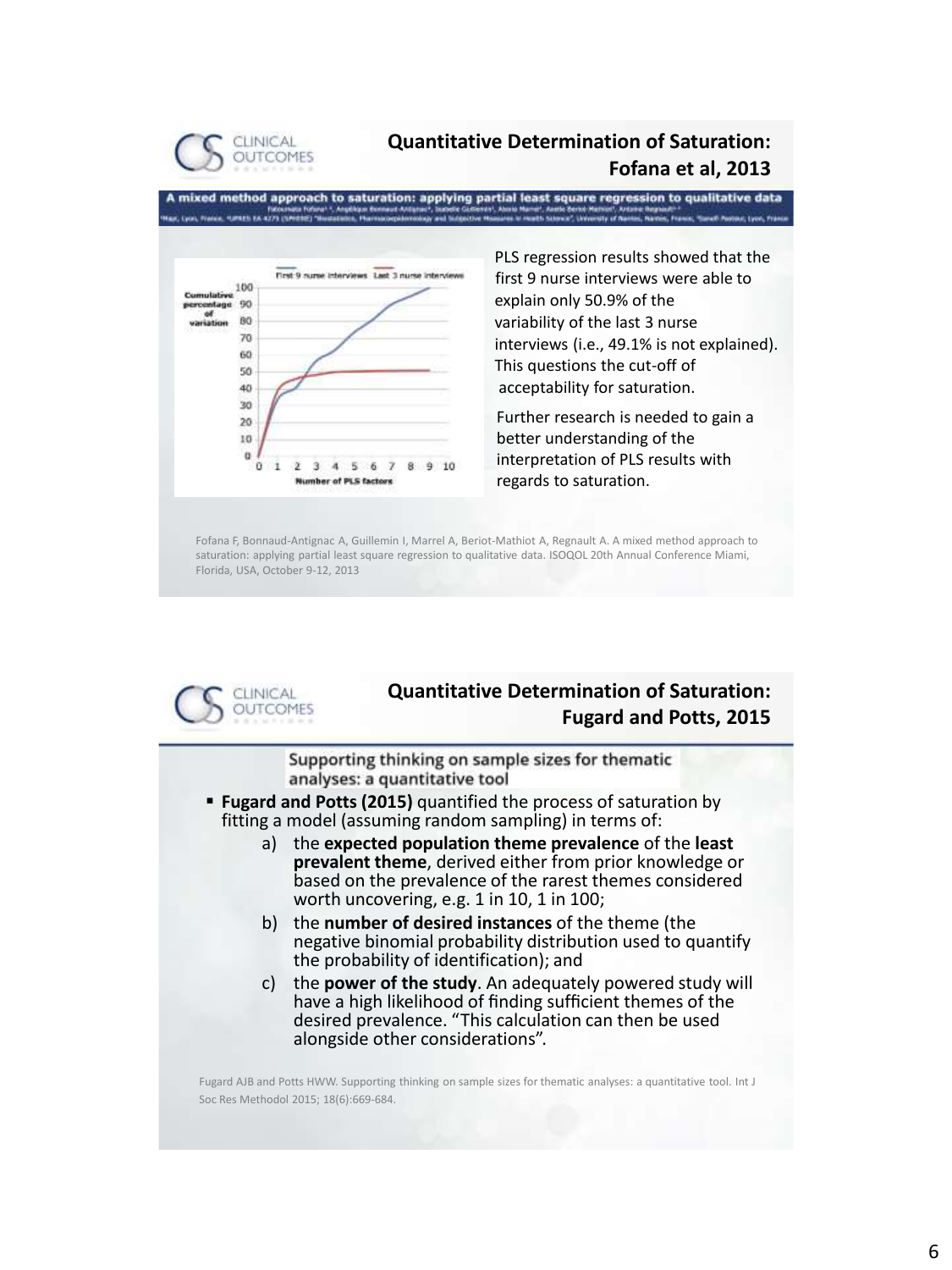

### **Quantitative Determination of Saturation: Fugard and Potts, 2015**

Table 1. Sample size required as a function of the population theme prevalence and how many instances of the theme are desired, with 80% chance of observing the desired number of instances (power).

| Population theme prevalence (%) | Desired number of theme instances |                         |         |      |                 |         |     |     |
|---------------------------------|-----------------------------------|-------------------------|---------|------|-----------------|---------|-----|-----|
|                                 |                                   | 2                       | 3       | 4    | 5               | 10      | 20  | 30  |
| 5                               | 32                                | 59                      | 85      | 110  | 134             | 249     | 471 | 687 |
| Ĩ0                              | 16                                | 29                      | 42      | 54   | 66              | 124     | 234 | 343 |
| 15                              | ю                                 | 19                      | 28      | 36   | 44              | 82      | 156 | 228 |
| 20                              | 8                                 | $^{14}$                 | $^{21}$ | 27   | 33              | 61      | 116 | 170 |
| 25                              |                                   | 11                      | 16      | 21   | 26              | 49      | 93  | 136 |
| 30                              | $6\overline{5}$                   | 9                       | 14      | 18   | 21              | 40      | 77  | 113 |
| 35                              |                                   | ä                       | 12      | 15   | 18              | 34      | 66  | 96  |
| 40                              |                                   | 7                       | 10      | 13   | 16              | 30      | 57  | 84  |
| 45                              |                                   | 6                       | 9       | u    | 14              | 26      | 50  | 74  |
| 50                              |                                   | 5                       | 8       | 10   | 12              | $^{24}$ | 45  | 66  |
| 55                              |                                   |                         |         |      |                 | 21      | 41  | 68  |
| 60                              |                                   |                         | 6       | 9877 | $\frac{11}{10}$ | 19      | 37  | 55  |
| 65                              |                                   |                         | 6       |      | 9               | 18      | 34  | 50  |
| 70                              | $\overline{2}$                    |                         | 5       |      | 8               | 16      | 31  | 46  |
| 75                              |                                   |                         | 5       | 6    | 8               | 15      | 29  | 43  |
| 80                              |                                   |                         |         |      |                 | 14      | 27  | 40  |
| 85                              |                                   | 3                       |         |      |                 | 13      | 25  | 37  |
| 90                              |                                   | $\overline{\mathbf{2}}$ |         | 655  | 6               | 12      | 23  | 35  |
| 95                              |                                   |                         |         |      | 6               | Ħ       | 22  | 33  |

Fugard AJB and Potts HWW. Supporting thinking on sample sizes for thematic analyses: a quantitative tool. Int J Soc Res Methodol 2015; 18(6):669-684.



### **Quantitative Determination of Saturation: Rijnsoever, 2017**

(I Can't Get No) Saturation: A simulation and guidelines for sample sizes in qualitative research

**Explored the sample size in qualitative research required to reach** theoretical saturation (building on work by Tran et al, 2017)

- A population consists of sub-populations containing different types of information sources holding a number of codes
- Theoretical saturation reached when all codes have been observed once in the sample
- Three different scenarios: random sampling, minimal information (≥1 new code per sampling step), maximum information (largest number of new codes per sampling step)
	- Used simulations, systematically varying hypothetical populations, to assess minimum sample size for each scenario

Tran V-T, Porcher R, Tran V-C, Ravaud P. Predicting data saturation in qualitative surveys with mathematical models from ecological research. Journal of clinical epidemiology. Elsevier; 2017; 82: 71–78.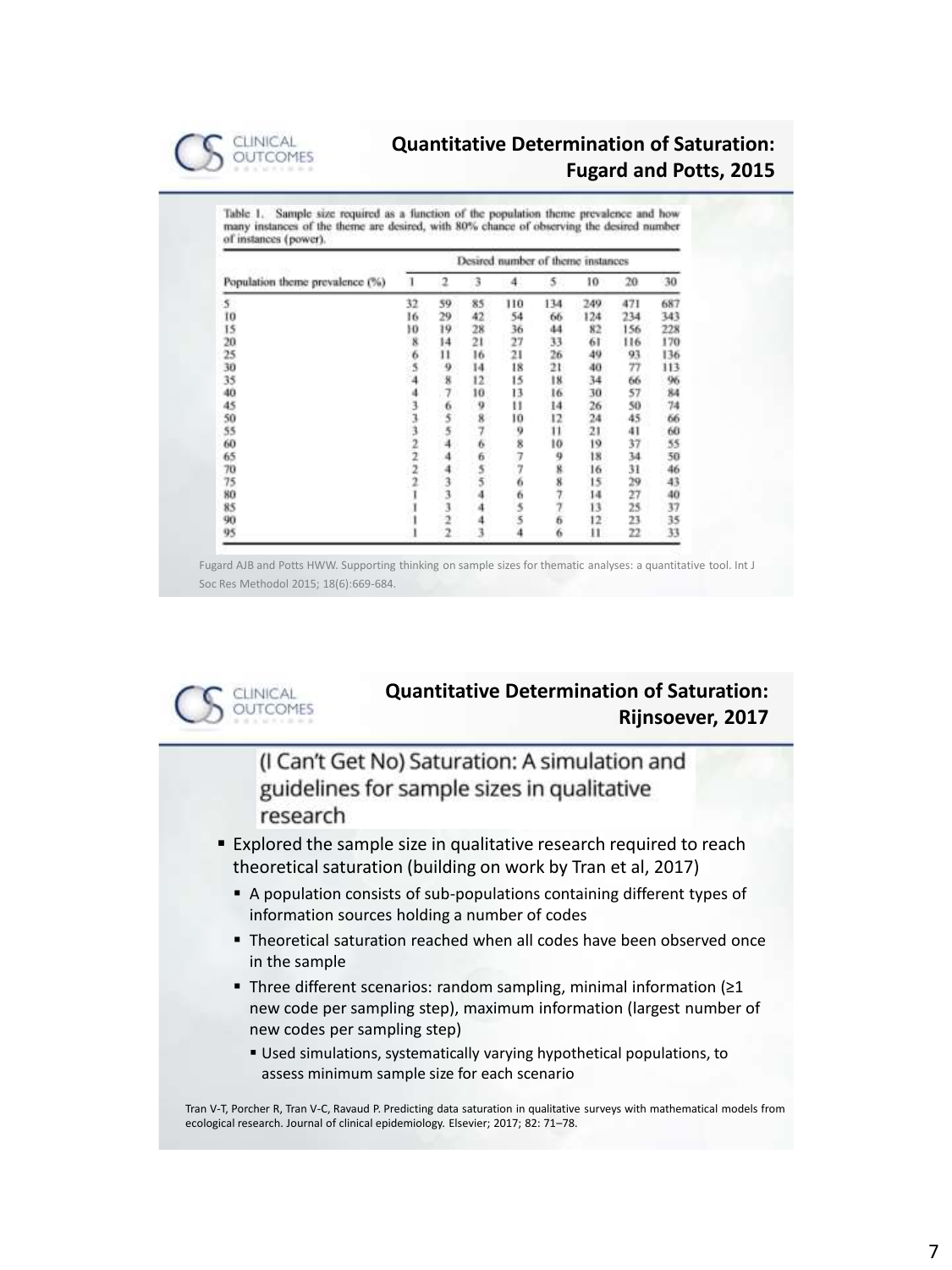

### **Quantitative Determination of Saturation: Rijnsoever, 2017**

Sample size, n, to achieve saturation (with 95% confidence) vs probability of observing codes in the interviews, for differing number of codes in the population



random sampling minimal information maximal information

Fig 2. The 95 percentes c<br>on chance's

**Finding:** Theoretical saturation is more dependent on the mean probability of observing codes in the interviews than on the number of codes in a population



Sample size for estimating meaningful change thresholds (MCTs) for COAs using Exit Interviews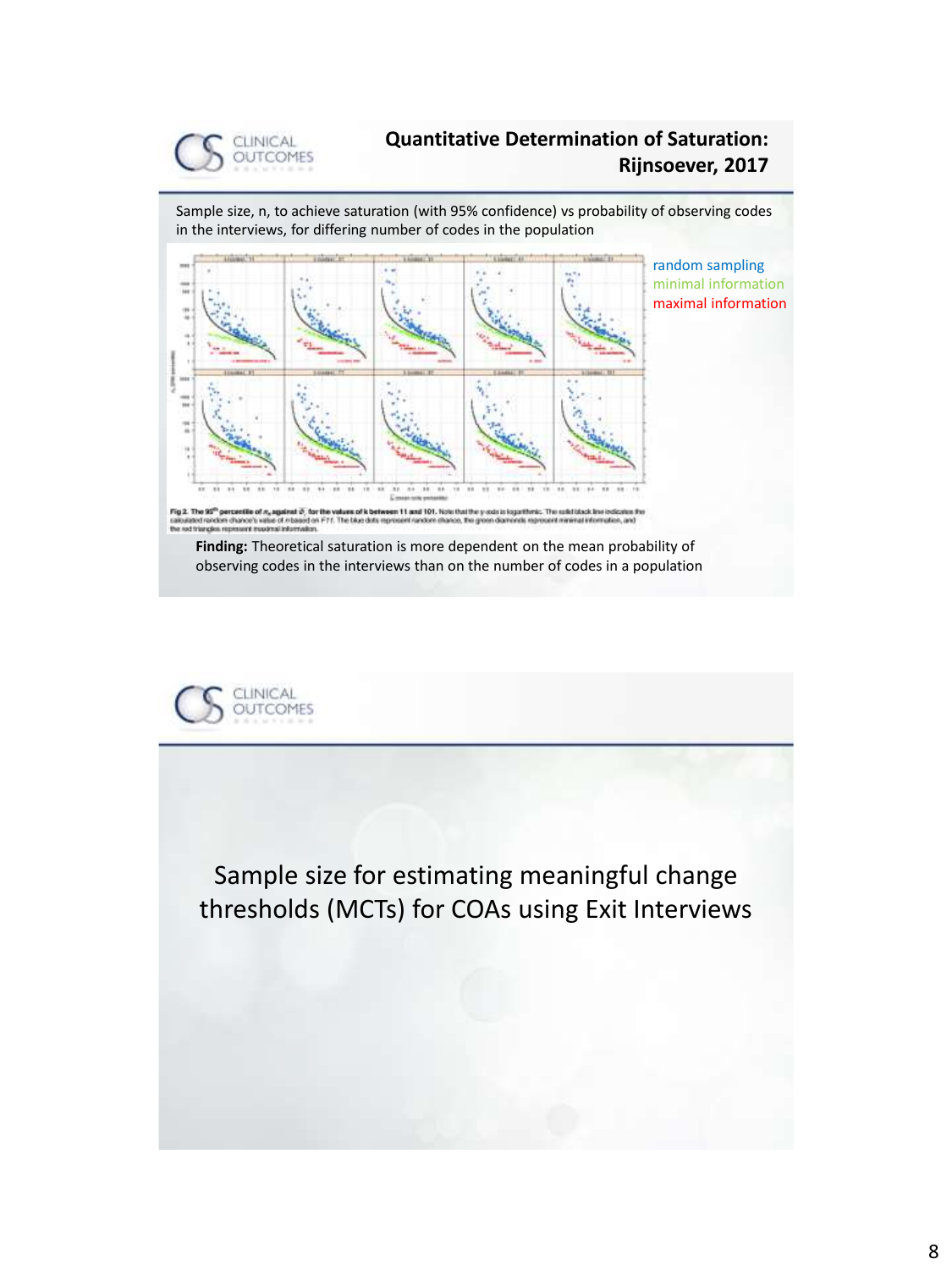

- Objective: To derive meaningful change thresholds (MCTs) in clinical trial participants
- Exit interviews to be conducted in the study participants after they have completed the study.
	- Conduct interviews to explore participant perceptions on any changes experienced during the study and whether or not any changes are meaningful.
	- Qualitative findings will be triangulated with data obtained from other sources (e.g. quantitative data, clinical review and interpretation).
	- 300 estimated study participants. How many should participate in the exit interviews?
- **Conduct a power calculation to define the (minimum) number of participants**



### **Exit Interviews: 1) Difference in proportions**

- Base the sample size calculation on a **test of proportions**.
	- are the study arms equivalent in terms of the proportions achieving meaningful change?
- For example, the equivalence of proportion means is tested with:
	- 50%/55% of patients on treatment observing any level of meaningful improvement (at least minimal or higher) compared with 20%/25% of patients on placebo
	- significance (alpha) set at e.g. 0.05 and power of e.g. 80%
	- These calculations would lead to a sample size requirement of approximately **80 treatment completers (40 in each study arm)**.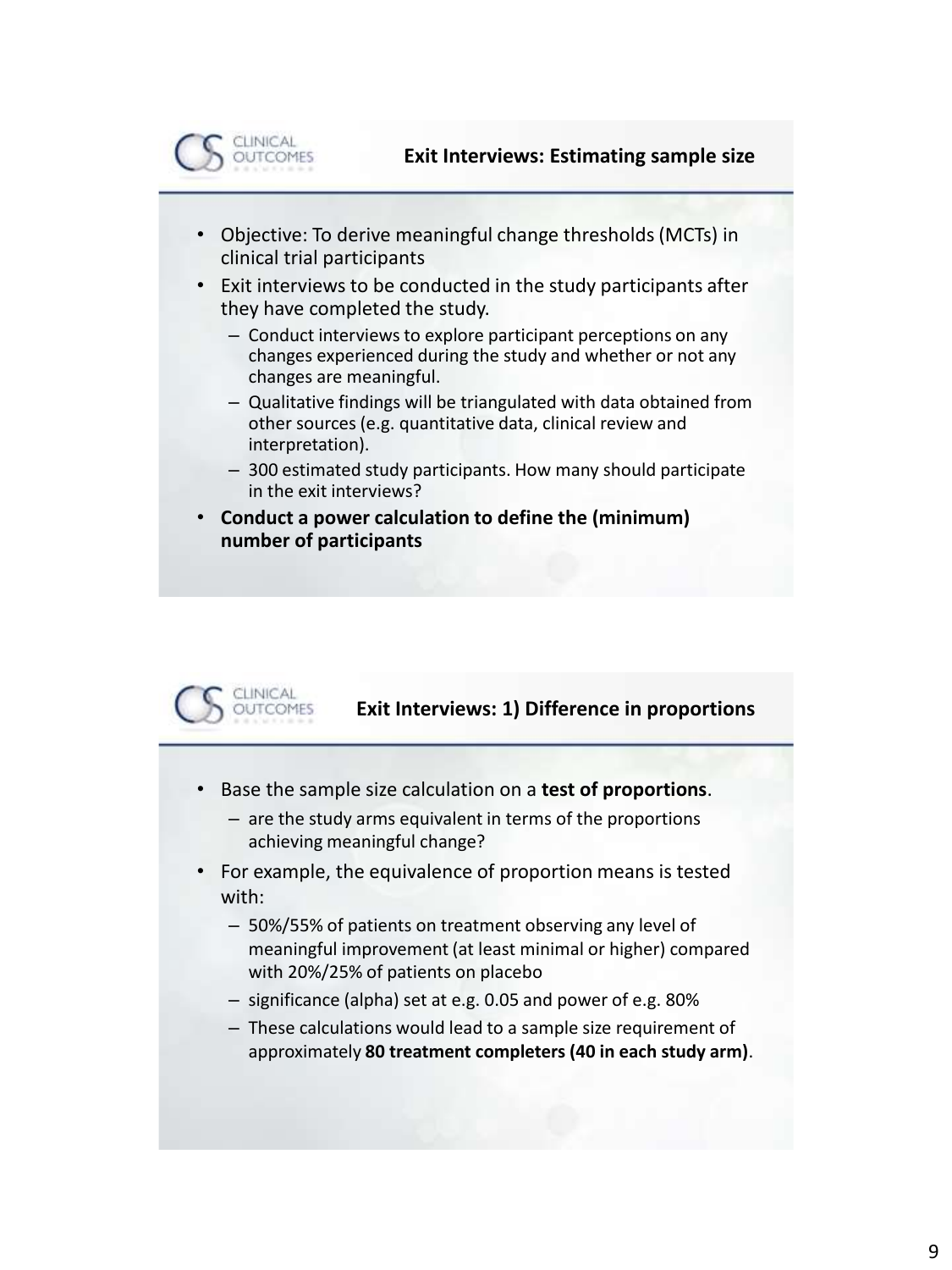

- Base the sample size calculation on **the expected size of the MCT** from previous research, as well as distributional parameters such as measure standard deviation (SD).
	- COA measure scores for patients who experience improvement (on a PGI, for example) evaluated using a paired sample t-test.
	- The equivalence of paired means tested with significance (alpha) set at 0.05, power 0.80, a specific correlation between assessments (e.g. 0.40), specific population SD with 95% CIs, and MCTs estimated from previous research.
	- A **minimum** sample size of participants is estimated (e.g. N=60- 70).
	- MCT estimated using these participants.



# **Exit Interviews: 3) Robustness and Measurement Saturation**

- The **robustness** of this estimate is evaluated in terms of the sample SD and stability of the MCT with increasing sample size.
	- If the sample SD > population value then a further 5% of patients in each treatment arm will be interviewed and the MCT recalculated.
	- A robust estimate is defined as an MCT which does not change with 2 successive sample size increases with instead the 95% CI narrowing (**measurement saturation**). A moderate effect size of 0.50 may also be used as a criterion.
- To ensure the **generalizability** of exit interview results, participants can be sampled based on a hierarchical cluster design. Included patients sampled to be proportionate to the clinical trial sample distribution with respect to demographic and clinical characteristics.